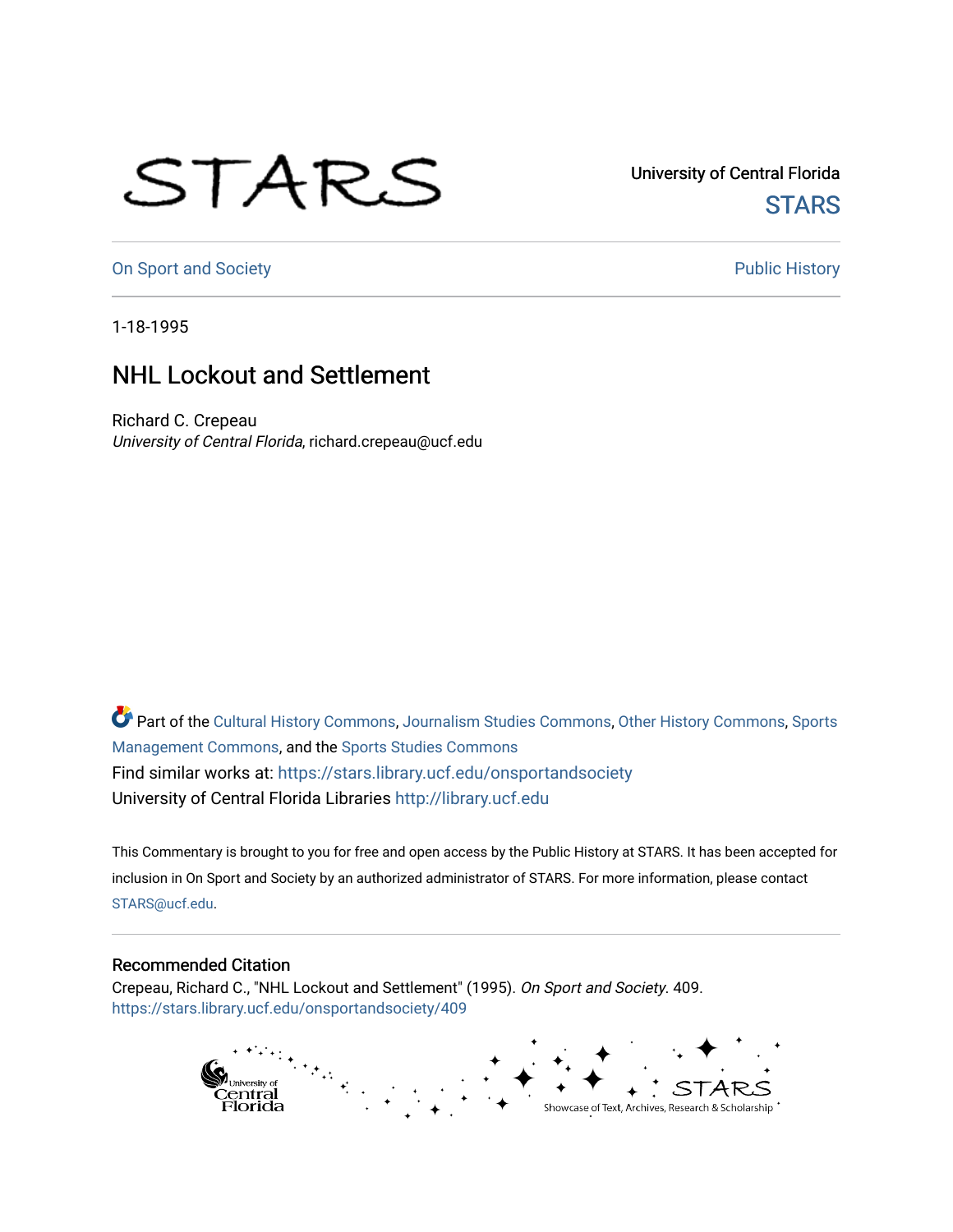## SPORT AND SOCIETY FOR H-ARETE January 18, 1995

It was just over a year ago that NHL Commissioner Gary Bettman fired the first shot of the recently concluded hockey war. On January 12, 1994 Bettman notified the players that the owners opening proposal would have a salary structure with a limited amount of compensation. The players flatly rejected anything resembling a salary cap.

From that point on the owners position did not waver on the cap, which they were calling a "payroll tax." For their part the players remained adamant that they would not accept any form of salary cap no matter the terminology.

In August Bettman turned up the heat on the players cutting pension money, roster sizes, arbitration rights, and medical benefits.

In late September Bettman announced that the season would not begin without a new collective bargaining agreement, and the players countered by saying they would give a no strike pledge if the owners would agree not to lock them out. After two weeks the owners rejected the player's offer and the lockout began.

November was the month of serious offers from the players. First they agreed to accept a salary structure for rookies. Then they began to play with free agency indicating a willingness to give up freedom of movement for younger players in exchange for free agency for veterans.

In early December, perhaps smelling blood, Bettman put the tax plan back on the table, and the players broke off talks.

In mid-December talks resumed without the tax plan, and on the 20th the players reaffirmed the "no tax" position at a general meeting in Toronto. Nine days later Bettman issued the drop dead date for cancelling the season as January 16. Two days later low level talks resumed.

The tension mounted. Each side repeatedly made its final offer, only to see it rejected. On January 9 Bettman and union head Bob Goodenow met face-to-face for the first time in over a month. Talking through another deadline and hung up over the issue of free agency the negotiations were intense. The players accepted the final final offer on January 11. Today a forty-eight game season will begin.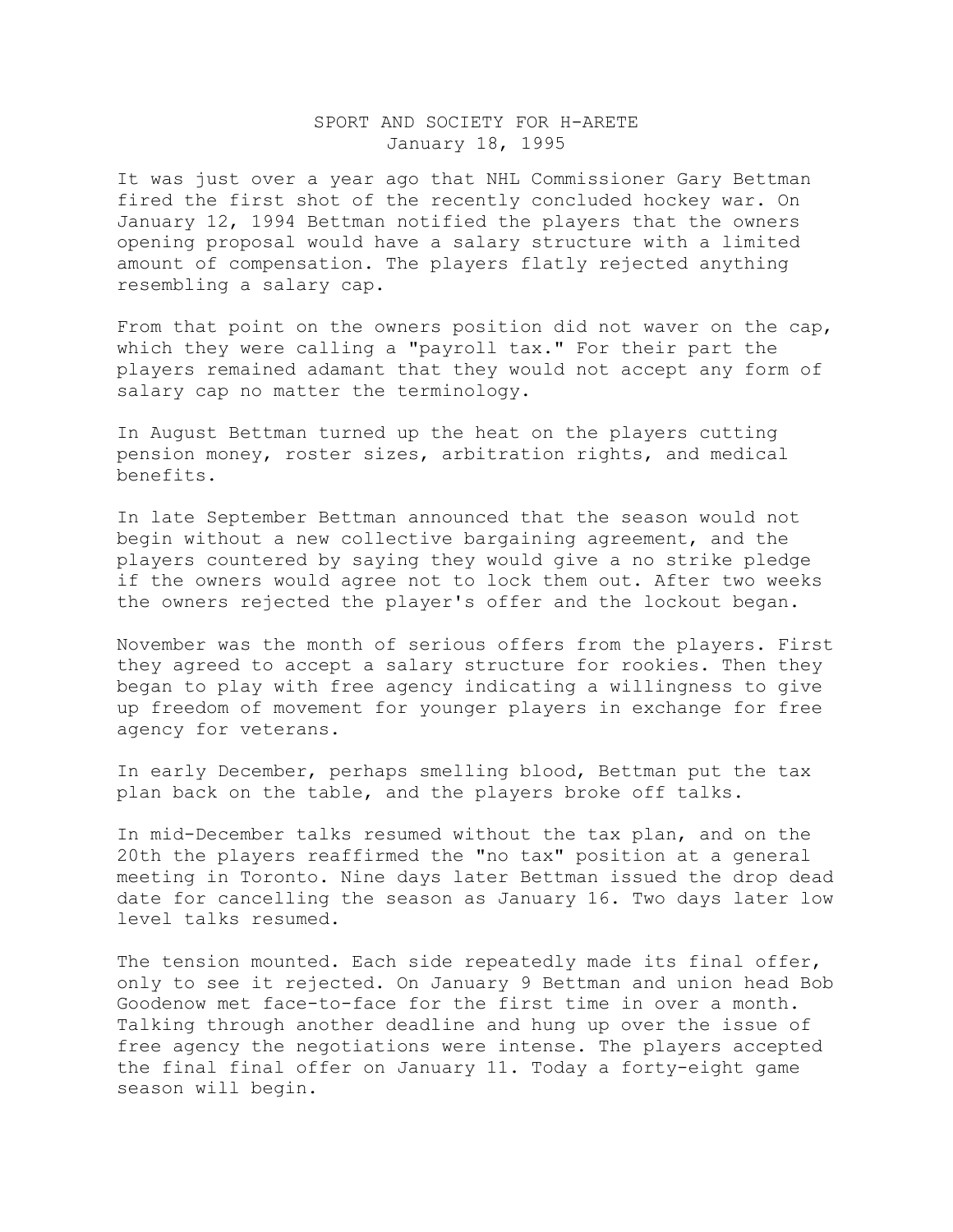A six-year deal, with a three year re-opener, has been achieved. There is no salary cap in any form. There is a salary structure for rookies, new limits on arbitration, and limitations on free agency which seem to favor the owners. Free agency will not come until age 32, although that drops to 31 after three years of the contract.

Not all owners see this as a victory as nine clubs voted against the new agreement. Indications are that approximately 85% of the players voted to accept the contract. So who won?

The answer to that question is not clear and probably will not be for a few years when the full impact of the new agreement shows its affects on player salaries.

And what of the fans? Will they come back? Will they have the same enthusiasm and continue to buy the merchandise? And most importantly will the marketing gains made by hockey last year be sustained?

It does seem to me that NHL owners miscalculated. They did not think the players would stay out this long and put the entire season at risk, thinking, these good Canadian boys love hockey too much to let a season go. They were wrong, and when it became apparent that the season was heading down the drain the owners backed away from the cap.

Because the hockey season is way too long, many will welcome the shorter season. October, November and December were nearly ignored by fans in the past with real interest coming after the first of the year. So in many ways this will be an improvement. Also the decision to play all 48 of the games in conference should make the final round of the Stanley Cup more interesting as the two teams will not have faced each other in the regular season. However this could be offset by the real possibility that the finals may take place in late June or even into July.

So we will now have hockey. And what does any of this mean for baseball? Donald Fehr and other union leaders were pleased that the settlement came without a salary cap and without hockey owners trying to implement a cap. This reenforces their argument that a cap is not needed, and that unilateral implementation of a cap would not have happened in baseball without the anti-trust exemption.

So the attempted suicide by hockey has apparently failed, while the baseball guys are still out there slitting their wrists. We